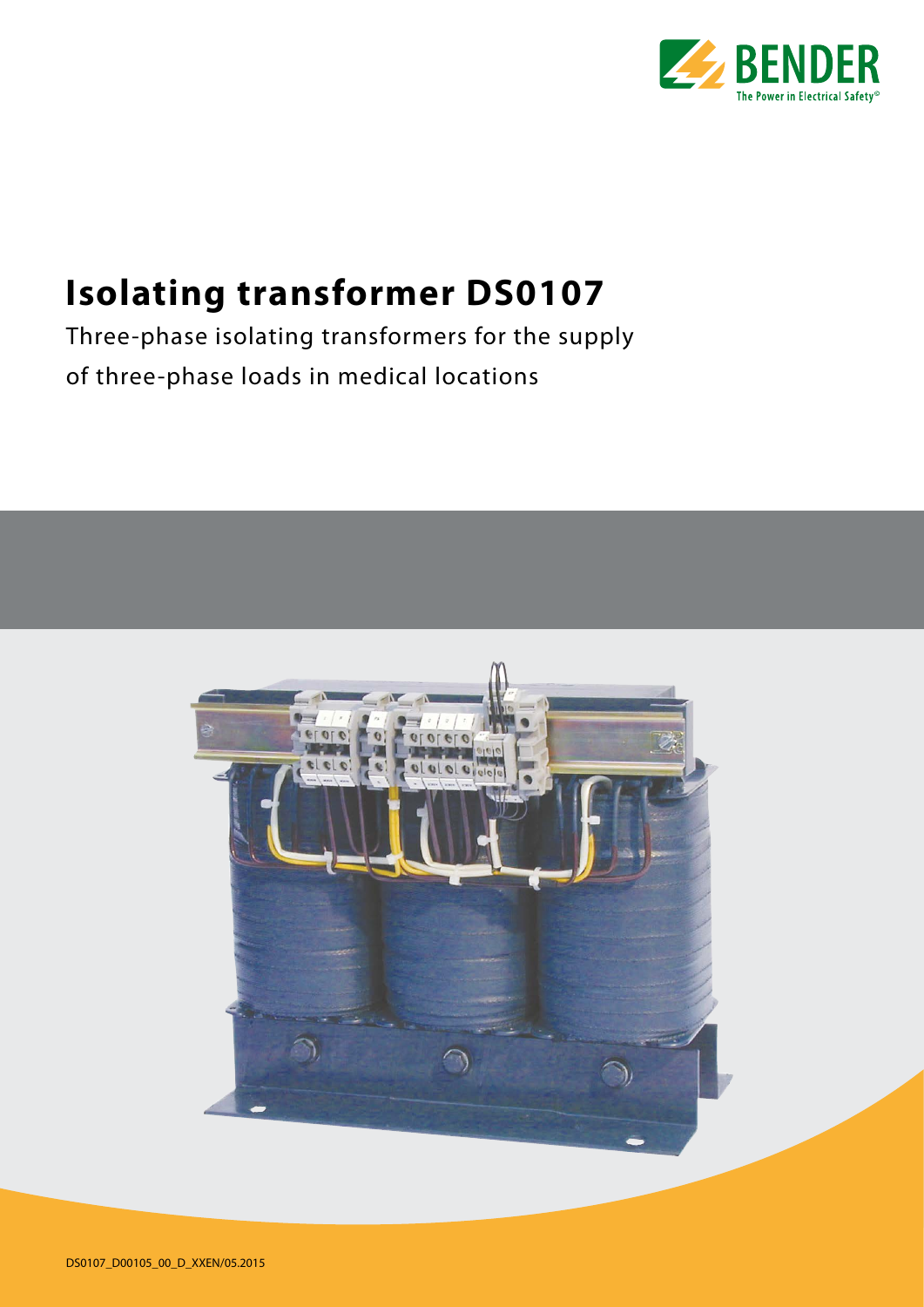# Isolating transformer DS0107

# **Three-phase isolating transformers for the supply of three-phase loads in medical locations**



#### **DS0107**

#### **Device features**

- Built-in temperature sensors acc. to DIN 44081 (120 °C)
- Screen winding with brought-out insulated connection terminal
- Insulated mounting angles
- Degree of protection, IP00 (open design)
- Degree of protection, IP23 (with enclosure)
- Protection class I
- Protection class II (option: encapsulated version)
- Reinforced insulation
- Classification of insulation ta40/B
- Connections: screw terminals • Noise level  $<$  35 dB (A) (no-load and nominal load)
- Vector group: Yyn O

#### **Approvals**

# CEEHI

#### **Application and description**

The transformers of the DS0107 series have reinforced insulation and comply with the requirements of IEC 61558-1/DIN EN 61558-1 (VDE 0570-1) and IEC 61558-2-15 DIN EN 61558-2-15 (VDE 0570-2-15).

In addition, the transformers comply with the requirements of IEC 60364-7-710/DIN VDE 0100-710 (VDE 0100-710) for IT systems in medical locations. The windings are galvanically isolated. In order to minimize electrical interferences, an electrostatic screen is installed between the primary and secondary winding the lead out of which is connected to an insulated terminal for connection to the equipotential bonding.

The fixing angles are isolated from the transformer core in order to guarantee an isolated installation to comply with the requirements of DIN VDE 0100-710 (VDE 0100-710): 2002-11, para 710.512.1.6.2).

The transformers are available for horizontal and vertical installation. Protection against corrosion is guaranteed by a complete resin impregnation.

The transformers are designed for use in dry locations. Transformers of the SK2 series are completely encapsulated and fulfil the requirements of protection class II.

#### **Frequency/ratings**

The transformers are designed for rated frequencies of 50…60 Hz. The values specified in the chapter "Technical data" refer to a maximum ambient temperature of 40 °C and a rated frequency of 50 Hz.

#### **Temperature rise**

Free air circulation must be ensured. An ambient temperature exceeding 40 °C will reduce the rated power. For temperature monitoring, a PTC thermistor is placed on each transformer leg and the leads are connected to the terminals.

#### **Enclosure**

Appropriate steel sheet enclosures, degree of protection IP 23, are available for all standard types of isolating transformers.

#### **Standards**

DS0107 isolating transformers comply with the device standards and the regulations for installation: DIN EN 61558-1 (VDE 570-1), IEC 61558-1, DIN VDE 0100-710 (VDE 0100-710), DIN EN 61558-2-15 (VDE 0570-2-15), IEC 61558-2-15, IEC 60364-7-710.

#### **Note:**

- According to DIN VDE 0100-710 (VDE 0100-710): 2002-11, para. 710.512.1.6.2, single -phase transformers shall be used for the erection of medical IT systems.
- The transformers of the DS0107 series are not suitable for the erection and installation of medical IT systems.

#### **Nameplate**



 $\mathsf{S}$  $=$  terminals on top side end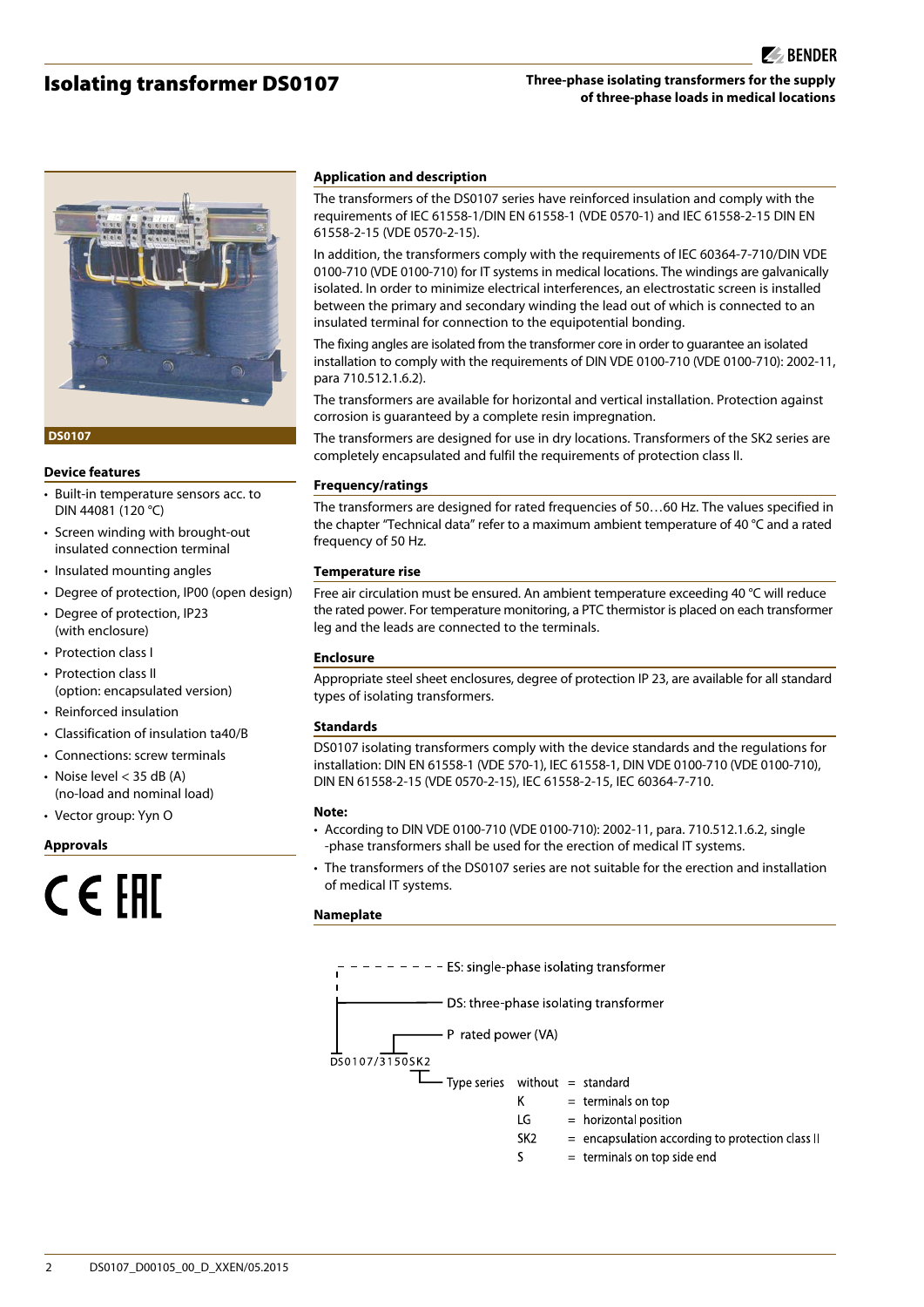### **Dimension diagram/type of construction**



# **Ordering information**

|                 |     |          |              | <b>Dimensions (mm)</b> |     |     | Cu weight      | Weight | <b>Type</b> | Art. No.        |         |
|-----------------|-----|----------|--------------|------------------------|-----|-----|----------------|--------|-------------|-----------------|---------|
|                 | A   | <b>B</b> | $\mathsf{C}$ | D                      | E.  | п   | G              | (kg)   | (kg)        |                 |         |
|                 | 300 | 200      | 270          | 240                    | 160 | 130 | 11             | 16     | 34          | DS0107/2000     | B924694 |
|                 | 360 | 210      | 325          | 310                    | 170 | 135 | 11             | 28     | 63          | DS0107/3150     | B924106 |
|                 | 360 | 225      | 325          | 310                    | 185 | 150 | 11             | 29     | 70          | DS0107/4000     | B924121 |
| <b>Standard</b> | 360 | 240      | 325          | 310                    | 200 | 165 | 11             | 31     | 77          | DS0107/5000     | B924112 |
|                 | 420 | 230      | 370          | 370                    | 200 | 160 | 11             | 48     | 97          | DS0107/6300     | B924107 |
|                 | 420 | 245      | 370          | 370                    | 215 | 175 | 11             | 51     | 107         | DS0107/8000     | B924628 |
|                 | 420 | 260      | 370          | 370                    | 230 | 190 | 11             | 59     | 130         | DS0107/10000    | B924672 |
|                 | 300 |          | 310          | 240                    | 162 | 130 | 11             | 16     | 34          | DS0107/2000K    | B924687 |
|                 | 360 |          | 360          | 310                    | 170 | 135 | 11             | 28     | 63          | DS0107/3150K    | B924688 |
|                 | 360 |          | 360          | 310                    | 185 | 150 | 11             | 29     | 70          | DS0107/4000K    | B924689 |
| <b>K</b> series | 360 |          | 360          | 310                    | 200 | 165 | 11             | 31     | 77          | DS0107/5000K    | B924690 |
|                 | 420 |          | 420          | 370                    | 200 | 160 | 11             | 48     | 97          | DS0107/6300K    | B924691 |
|                 | 420 |          | 420          | 370                    | 215 | 175 | 11             | 51     | 107         | DS0107/8000K    | B924692 |
|                 | 420 |          | 420          | 370                    | 230 | 190 | 11             | 59     | 130         | DS0107/10000K   | B924693 |
|                 | 330 | 195      | 265          | 298                    |     | 200 | $\overline{7}$ | 16     | 34          | DS0107/2000LG   | B924695 |
|                 | 394 | 198      | 310          | 358                    |     | 240 | 9              | 28     | 63          | DS0107/3150LG   | B924658 |
|                 | 394 | 214      | 310          | 358                    |     | 240 | 9              | 29     | 70          | DS0107/4000LG   | B924659 |
| LG series       | 394 | 228      | 310          | 358                    |     | 240 | 9              | 31     | 77          | DS0107/5000LG   | B924660 |
|                 | 452 | 212      | 360          | 408                    |     | 280 | 12             | 48     | 97          | DS0107/6300LG   | B924661 |
|                 | 452 | 227      | 360          | 408                    |     | 280 | 12             | 51     | 107         | DS0107/8000LG   | B924662 |
|                 | 452 | 250      | 360          | 408                    |     | 280 | 12             | 59     | 130         | DS0107/10000LG  | B924679 |
|                 | 410 | 190      | 400          | 380                    | 330 | 125 | 11             | 16     | 49          | DS0107/2000SK2  | B924696 |
|                 | 520 | 190      | 450          | 490                    | 390 | 135 | 11             | 28     | 75          | DS0107/3150SK2  | B924122 |
|                 | 520 | 190      | 450          | 490                    | 390 | 135 | 11             | 29     | 80          | DS0107/4000SK2  | B924123 |
| SK2 series      | 520 | 200      | 450          | 490                    | 390 | 150 | 11             | 31     | 86          | DS0107/5000SK2  | B924124 |
|                 | 520 | 200      | 500          | 490                    | 450 | 150 | 11             | 48     | 107         | DS0107/6300SK2  | B924125 |
|                 | 520 | 215      | 500          | 490                    | 450 | 175 | 11             | 51     | 130         | DS0107/8000SK2  | B924126 |
|                 | 520 | 230      | 500          | 490                    | 450 | 175 | 11             | 59     | 155         | DS0107/10000SK2 | B924678 |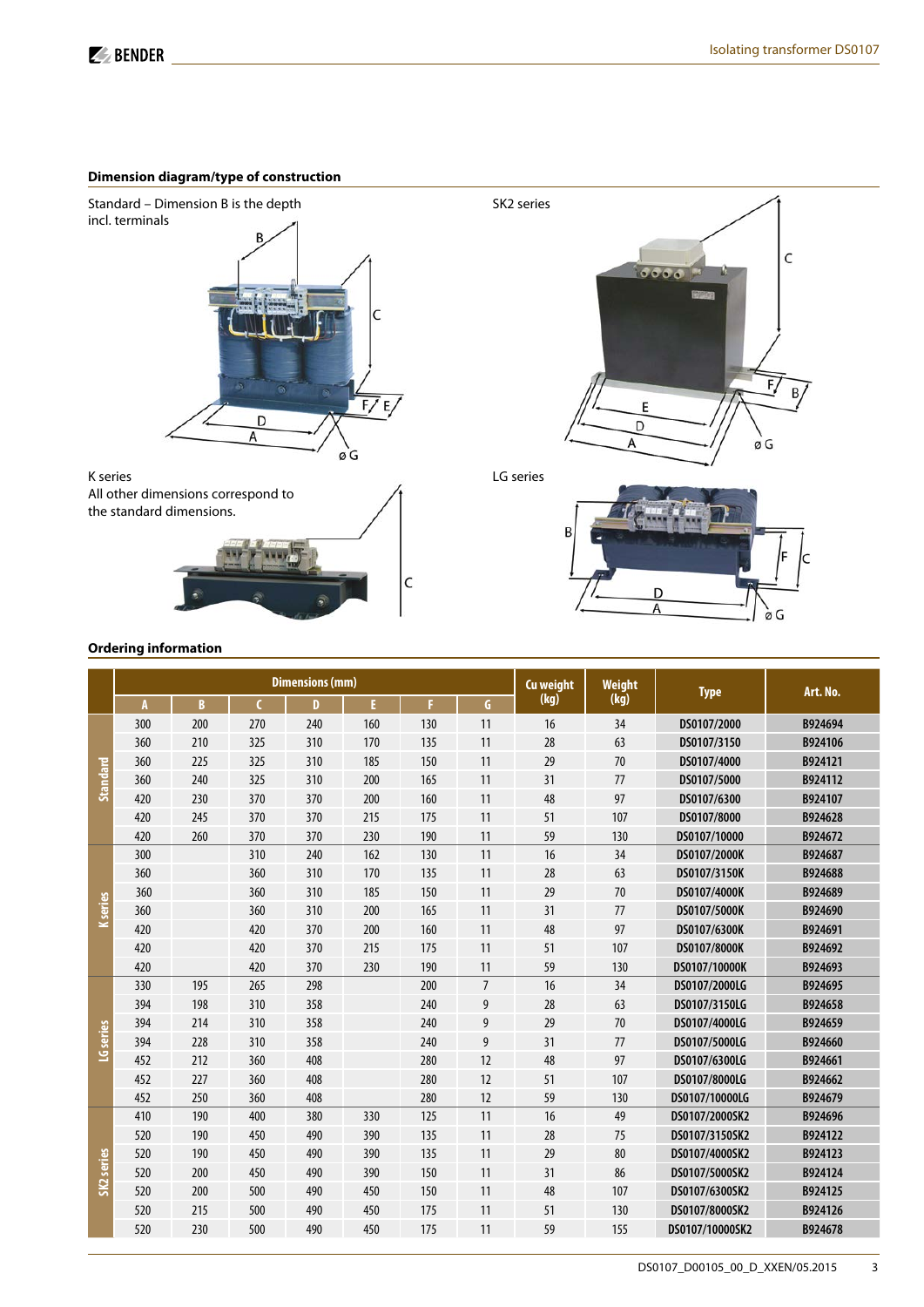# **Wiring diagram**



# **Terminal diagram**



# **Connection properties**

| Type         | <b>Input terminals</b><br>flexible/rigid | <b>Screen winding</b><br>flexible/rigid | <b>Control terminals</b><br>flexible/rigid | <b>Output terminals</b><br>flexible/rigid |
|--------------|------------------------------------------|-----------------------------------------|--------------------------------------------|-------------------------------------------|
| DS0107/2000  | $10/16$ mm <sup>2</sup>                  | $10/16$ mm <sup>2</sup>                 | $2.5/4$ mm <sup>2</sup>                    | $10/16$ mm <sup>2</sup>                   |
| DS0107/3150  | $10/16$ mm <sup>2</sup>                  | $10/16$ mm <sup>2</sup>                 | $2.5/4$ mm <sup>2</sup>                    | $10/16$ mm <sup>2</sup>                   |
| DS0107/4000  | $10/16$ mm <sup>2</sup>                  | $10/16$ mm <sup>2</sup>                 | $2.5/4$ mm <sup>2</sup>                    | $10/16$ mm <sup>2</sup>                   |
| DS0107/5000  | $10/16$ mm <sup>2</sup>                  | $10/16$ mm <sup>2</sup>                 | $2.5/4$ mm <sup>2</sup>                    | $10/16$ mm <sup>2</sup>                   |
| DS0107/6300  | $10/16$ mm <sup>2</sup>                  | $10/16$ mm <sup>2</sup>                 | $2.5/4$ mm <sup>2</sup>                    | $16/25$ mm <sup>2</sup>                   |
| DS0107/8000  | $10/16$ mm <sup>2</sup>                  | $10/16$ mm <sup>2</sup>                 | $2.5/4$ mm <sup>2</sup>                    | $16/25$ mm <sup>2</sup>                   |
| DS0107/10000 | $16/25$ mm <sup>2</sup>                  | $16/25$ mm <sup>2</sup>                 | $2.5/4$ mm <sup>2</sup>                    | $16/25$ mm <sup>2</sup>                   |

#### **Technical data**

| <b>Type</b>                              | DS0107/2000          | DS0107/3150             | DS0107/4000             | DS0107/5000             | DS0107/6300          | DS0107/8000          | DS0107/10000         |
|------------------------------------------|----------------------|-------------------------|-------------------------|-------------------------|----------------------|----------------------|----------------------|
| Insulation classification                | $t_a$ 40/B           | $t_a$ 40/B              | $t_a$ 40/B              | $t_a$ 40/B              | $t_a$ 40/B           | $t_a$ 40/B           | $t_a$ 40/B           |
| Degree of protection                     | IP <sub>00</sub>     | IP <sub>00</sub>        | IP00                    | IP <sub>00</sub>        | IP <sub>00</sub>     | IP <sub>00</sub>     | IP00                 |
| <b>Protection class</b>                  | $\ f\ ^*$            | $1/  ^*$                | $1/  ^*$                | $\ f\ ^*$               | $1/  ^*$             | $1/  ^*$             | $1/  ^*$             |
| Power/voltages/currents                  |                      |                         |                         |                         |                      |                      |                      |
| Rated power                              | 2000 VA              | 3150 VA                 | 4000 VA                 | 5000 VA                 | 6300 VA              | 8000 VA              | 10000 VA             |
| Rated frequency                          | $5060$ Hz            | $5060$ Hz               | $5060$ Hz               | $5060$ Hz               | $5060$ Hz            | $5060$ Hz            | $5060$ Hz            |
| Rated input voltage                      | 3AC 400 V            | 3AC 400 V               | 3AC 400 V               | 3AC 400 V               | 3AC 400 V            | 3AC 400 V            | 3AC 400 V            |
| Rated input current                      | 3 A                  | 4.9 A                   | 6.1A                    | 7.7A                    | 9.8 A                | 12.2A                | 15.6A                |
| Rated output voltage                     | 3NAC 230 V           | 3NAC 230 V              | 3NAC 230 V              | 3NAC 230 V              | 3NAC 230 V           | 3NAC 230 V           | 3NAC 230 V           |
| Rated output current                     | 5 A                  | 7.9A                    | 10A                     | 12.6A                   | 15.8 A               | 20.1A                | 25.2A                |
| Inrush current /E                        | $<$ 12 x $\hat{I}$ n | $< 12 \times \hat{I}$ n | $< 12 \times \hat{I}$ n | $< 12 \times \hat{I}$ n | $<$ 12 x $\hat{I}$ n | $<$ 12 x $\hat{I}$ n | $<$ 12 x $\hat{I}$ n |
| Leakage current                          | $\leq$ 0.5 mA        | $\leq$ 0.5 mA           | $\leq$ 0.5 mA           | $\leq$ 0.5 mA           | $\leq$ 0.5 mA        | $\leq$ 0.5 mA        | $\leq$ 0.5 mA        |
| No-load input current io                 | $\leq 3.0\%$         | $\leq$ 3.0 %            | $\leq$ 3.0 %            | $\leq$ 3.0 %            | $\leq$ 3.0 %         | $\leq$ 3.0 %         | $\leq$ 3.0 %         |
| No-load output voltage uo                | $\leq$ 232 V         | $\leq$ 235 V            | $\leq$ 234 V            | $\leq$ 236 V            | $\leq$ 236 V         | $\leq$ 235 V         | $\leq$ 235 V         |
| Short-circuit voltage uk                 | $\leq 2.9\%$         | $\leq 2.9\%$            | $\leq$ 2.8%             | $\leq$ 3 %              | $\leq$ 2.8 %         | $\leq$ 2.8%          | $\leq$ 2.5 %         |
| <b>Environmental conditions</b>          |                      |                         |                         |                         |                      |                      |                      |
| Ambient temperature                      | ≤ 40 °C              | ≤ 40 °C                 | ≤ 40 °C                 | ≤ 40 °C                 | ≤ 40 °C              | ≤ 40 °C              | ≤ 40 °C              |
| No-load temperature rise                 | ≤ 25 °C              | ≤ 21 °C                 | ≤ 24 °C                 | ≤ 28 °C                 | ≤ 24 °C              | ≤ 27 °C              | ≤ 32 °C              |
| Full-load temperature rise               | ≤ 50 °C              | ≤ 50 °C                 | ≤ 53 °C                 | ≤ 67 °C                 | ≤ 60 °C              | ≤ 72 °C              | ≤ 75 °C              |
| Noise level (no load and full load)      | $\leq$ 35 dB(A)      | $\leq$ 35 dB(A)         | $\leq$ 35 dB(A)         | $\leq$ 35 dB(A)         | $\leq$ 35 dB(A)      | $\leq$ 35 dB(A)      | $\leq$ 35 dB(A)      |
| <b>Other</b>                             |                      |                         |                         |                         |                      |                      |                      |
| Recommended fuse when used in accordance |                      |                         |                         |                         |                      |                      |                      |
| with DIN VDE 0100-710                    | 10A gL/gG            | 16 A gL/gG              | $20$ A gL/gG            | $20$ A gL/gG            | $25$ A gL/gG         | 35 A gL/gG           | 35 A gL/gG           |
| Induction                                | 1.0T                 | 0.8T                    | 0.86T                   | 0.8T                    | 0.8T                 | 0.8T                 | 0.82T                |
| $R_{\text{primary}}$                     | $1.12 \Omega$        | $0.7 \Omega$            | $0.42 \Omega$           | $0.38 \Omega$           | $0.33 \Omega$        | $0.26 \Omega$        | $0.13 \Omega$        |
| $R_{\rm secondary}$                      | $0.27 \Omega$        | $0.17 \Omega$           | $0.13 \Omega$           | $0.12 \Omega$           | $0.07 \Omega$        | $0.055 \Omega$       | $0.05 \Omega$        |
| FE loss (iron loss)                      | 45W                  | 51W                     | 70W                     | 75W                     | 80W                  | 96W                  | 120W                 |
| Cu loss (copper loss)                    | 60 W                 | 105W                    | 115W                    | 170W                    | 200W                 | 255W                 | 270W                 |
| Efficiency                               | 95 %                 | 96 %                    | 95 %                    | 95 %                    | 96 %                 | 96 %                 | 96 %                 |

\* Option: completely encapsulated version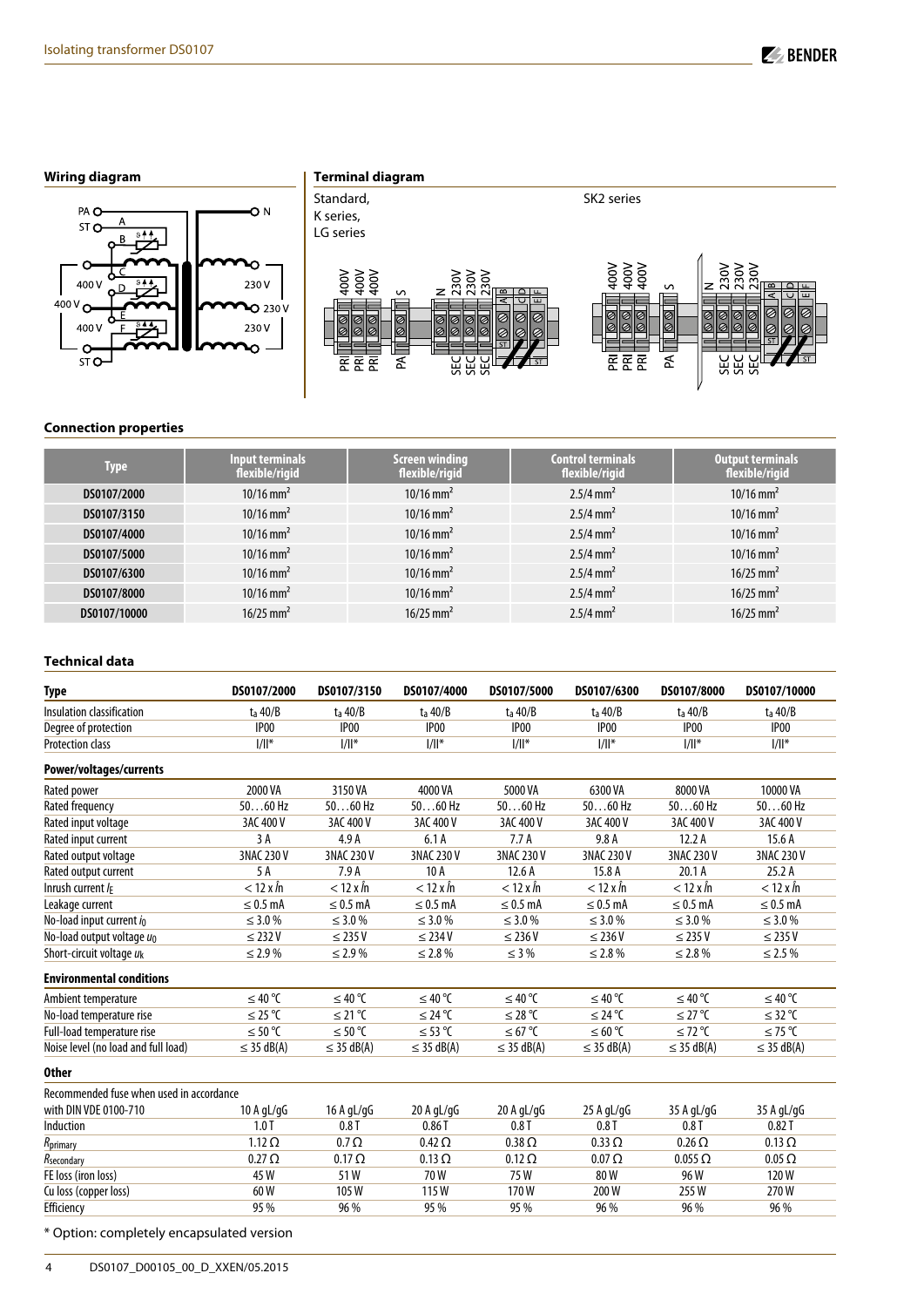#### **Isolating transformer enclosure**

#### **ESDS0107-1**

Sheet steel enclosure in vertical position for three-phase transformers DS0107/2000 to DS0107/5000.

#### **ESDS0107-2**

Sheet steel enclosure in vertical position for three-phase transformers DS0107/6300 to DS0107/10000.

#### **Enclosure**

- Sheet steel, varnished in RAL 7032
- Degree of protection IP 23
- Bore holes for cable entry
- The enclosures of our transformers (standard version), transformer sizes of 2…10 kVA, are provided with fixing holes intended for easy retrofitting at any time.



#### **Ordering information enclosure**

| Dimensions (mm) |       |     |     |     |     |     |             |                  | Suitable for the following   | Weight (kg) | Type       | Art. No.  |
|-----------------|-------|-----|-----|-----|-----|-----|-------------|------------------|------------------------------|-------------|------------|-----------|
|                 | $A$ R |     |     |     |     |     | IDIEIFIGIHI |                  | device types                 |             |            |           |
| 430             | 380   | 490 | 385 | 420 | 450 | M10 | ø 29        | $\varnothing$ 21 | DS0107/2000 bis DS0107/5000  | 16          | ESDS0107-1 | B 924 673 |
| 600             | 420   | 490 | 555 | 460 | 490 | M10 | ø 36        | ø 16             | DS0107/6300 bis DS0107/10000 |             | ESDS0107-2 | B 924 674 |